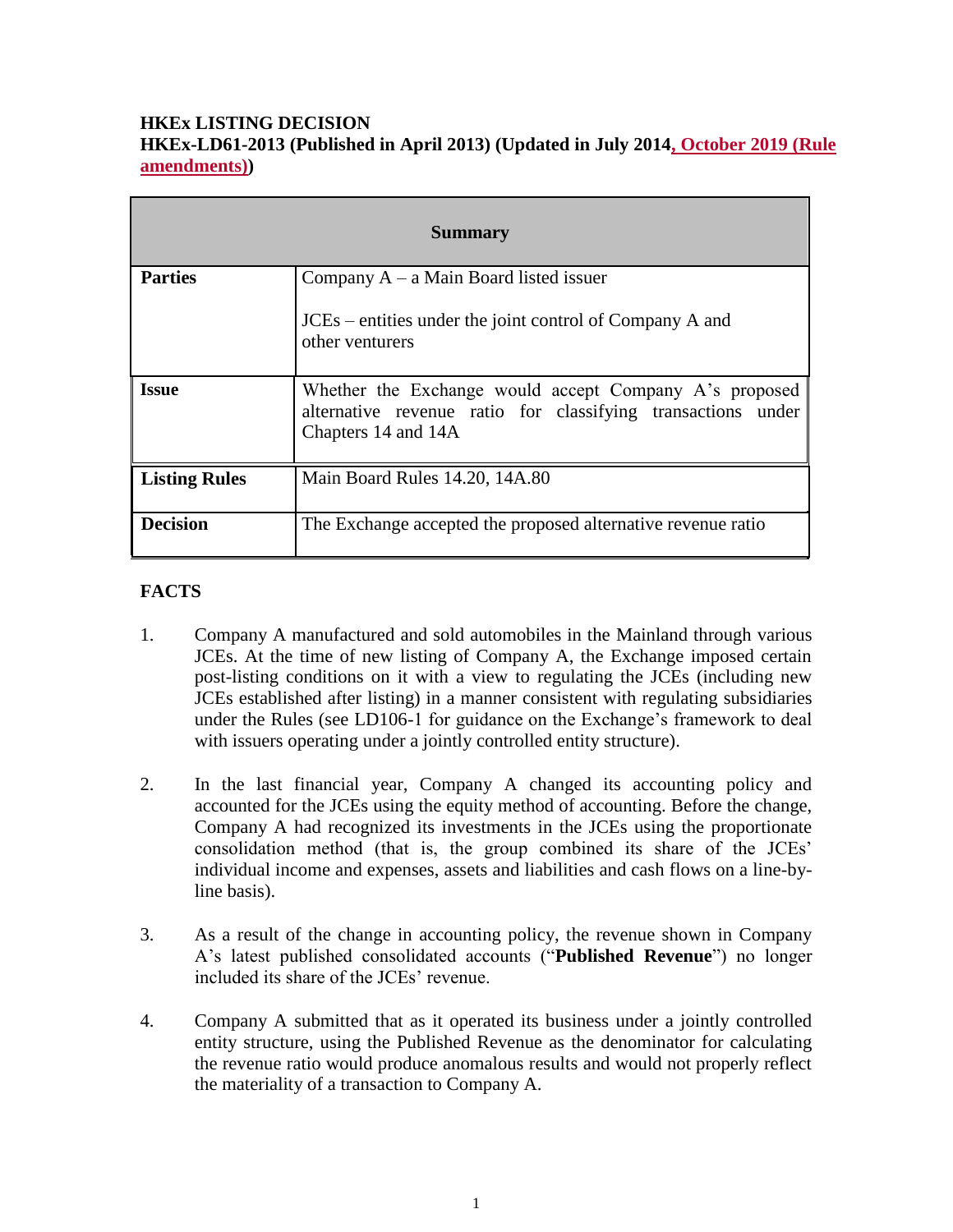5. It therefore proposed to adopt an alternative revenue ratio for classifying its transactions where the denominator would be the sum of the Published Revenue and its share of the JCEs' revenue, with adjustments to eliminate the revenue from transactions between the JCEs and Company A (or its subsidiaries) ("**Alternate Revenue**"). This would assimilate the group's revenue as if the JCEs were still accounted for using the proportionate consolidation method. The figures used to calculate the Alternative Revenue would be disclosed in Company A's published accounts.

#### **APPLICABLE LISTING RULES**

6. Main Board Rule 14.04(9) states that:

"percentage ratios" means the percentage ratios set out in rule 14.07, and "assets ratio", "profits ratio", "revenue ratio", "consideration ratio" and "equity capital ratio" shall bear the respective meanings set out in rule 14.07;"

7. Main Board Rule 14.07(3) states that:

"Revenue ratio — the revenue attributable to the assets which are the subject of the transaction divided by the revenue of the listed issuer (see in particular rules 14.14 and 14.17);"

8. Main Board Rule 14.14 states that:

"Revenue" normally means revenue arising from the principal activities of a company and does not include those items of revenue and gains that arise incidentally. In the case of any acquisition or disposal of assets (other than equity capital) through a non wholly owned subsidiary, the revenue attributable to the assets being acquired or realised (and not the listed issuer's proportionate interest in such revenue) will form the numerator for the purpose of the revenue ratio (See also rule 14.17)."

9. Main Board Rule 14.17 states that:

"The profits (see rule 14.13) and revenue (see rule 14.14) figures to be used by a listed issuer for the basis of the profits ratio and revenue ratio must be the figures shown in its accounts…"

10. Main Board Rule 14.20 states that:

"The Exchange may, where any of the calculations of the percentage ratios produces an anomalous result or is inappropriate to the sphere of activity of the listed issuer, disregard the calculation and substitute other relevant indicators of size, including industry specific tests. The listed issuer must provide alternative tests which it considers appropriate to the Exchange for consideration."